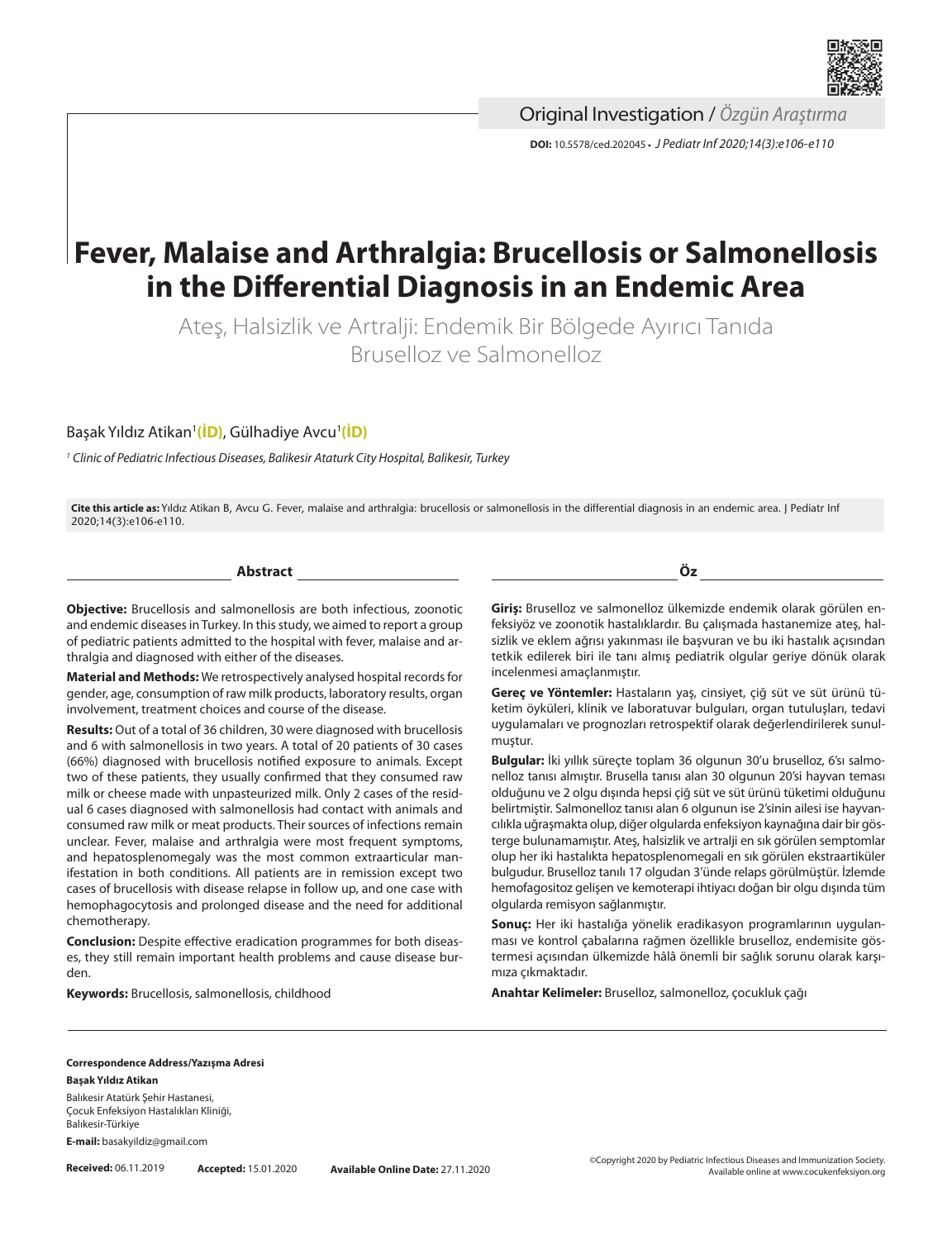## **Introduction**

Children with fever, malaise and arthralgia are often pre-diagnosed with several conditions including infectious, rheumatological and hematological diseases. Screening tests include mostly complete blood count, blood differential to exclude hematological diseases, inflamatory markers like C-reactive protein and spesific tests according to the pre-diagnosis like arthritis, osteomyelitis and many other conditions. However, if a disease is frequently seen or endemic in an area, it is possible to request some tests in first line. Serum agglutination tests for human brucellosis and salmonellosis have such an importance if the patient is living in an area, where animal disease is endemic and raw milk products are consumed. Both diseases are systemic and can lead to different clinical pictures. Brucellosis caused by bacteria *Brucella* spp. is a small, non-motile, non-spore-forming gram-negative coccobacilli (1). People in our country are still at high risk to acquire the disease via contact with sick animals or consumption of their milk and dairy products despite efforts to eradicate the disease (2). Moreover, salmonellosis is caused by an important human pathogen which is named *Salmonella* spp. and can lead to considerable morbidity and mortality due to intestinal and extraintestinal manifestations in the human body worldwide. People are infected mostly by eating foods like raw meat, poultry, eggs, and vegetables which are washed with contaminated water (3). Since both clinical entities can represent with similar manifestations, diagnostic tests are usually added in first line request for examination. This study was conducted with the purpose of showing ongoing importance, similarities and high frequency of both diseases in childhood.

#### **Materials and Methods**

The study was conducted in an endemic area in Turkey between November 2017 and November 2019. Thirty-six children admitted to the hospital with fever, fatigue and arthralgia and examined for endemic diseases especially if they had animal contact and found to be positive for brucellosis or salmonellosis were included to the study. Hospital records were screened for gender, age, consumption of row milk products, laboratory results, organ involvement, treatment choices and course of the disease. The study was approved by the local Ethics Committee.

#### **Microbiological Methods**

The diagnosis of acute brucellosis was based on positive culture or a single standard tube agglutination test (STA) against *Brucella* spp. of ≥ 1/160.

For invasive salmonellosis, there are no reliable and rapid diagnostic tests available. Blood culture remains the gold standard but is insensitive, slow, and resource-intensive. In this study, basically STA tests were used for the diagnosis of both diseases. Titers higher than 1/100 in STA for salmonellosis were reported as positive. Blood cultures were drawn from patients with high fever.

# **Results**

A total of 36 children who were admitted to the hospital between November 2017 and November 2019 with fever, malaise and arthralgia and suspected with brucellosis or salmonellosis and diagnosed with one of these diseases via standard agglutination tests were included into the study. Their clinical and laboratory findings, treatment modalities, prognosis and complications were evaluated. Out of these 36 children, 30 were diagnosed with brucellosis and 6 with salmonellosis. Sixteen were females (44%) and 20 were males (56%) with an age range 3-17 and a median age of 8.6. A total of 20 patients of the 30 cases (66%) diagnosed with brucellosis notified exposure to animals as a possible infection source. Only two of these patients denied consumption of raw milk and dairy products. The rest confirmed usually that they had consumed cheese made with unpasteurized milk. Only 2 cases of the residual 6 cases diagnosed with salmonellosis had contact with animals and consumed raw milk or meat products. Their sources of infections remain unclear.

Fever (21/30 cases of brucellosis, 6/6 of cases diagnosed with salmonellosis), malaise and arthralgia were most frequent symptoms and the reason for examinations. Hepatosplenomegaly was the most common extraarticular manifestation in both conditions. Physical signs and symptoms, laboratory findings of both disease groups are listed in Table 1. Standard tube agglutination tests and blood cultures were used for diagnosis, and patients were found positive either for brucellosis or salmonellosis. Only in one patient, who had liver involvement and a high titer as 1/5120 at the time of diagnosis, *Brucella* spp. was grown in the fifth day of incubation with BACTEC. Serological tests in brucellosis cases were repeated at the two weeks, one month and 3 months and if necessary, in follow up in case of relapse. The tests were repeated at the end of the treatment course and also if necessary, in patients with salmonellosis.

Children with brucellosis under the age of 8 years were treated with an aminoglycoside antibiotic for 5 to 7 days with combination of rifampicin and sulphamethoxazole/trimethoprim for 6 weeks. Older children were treated also with an aminoglycoside with combination of doxycycline and rifampicin also for 6 weeks. Disease relapse was seen in four of the total of 30 brucellosis cases. Patients with salmonellosis were treated with cephalosporins firstly with a parenteral ceftriaxone followed by a third-generation oral cephalosporin until their symptoms resolved.

All patients are in remission except two cases of brucellosis who had disease relapse in follow up, and one case who had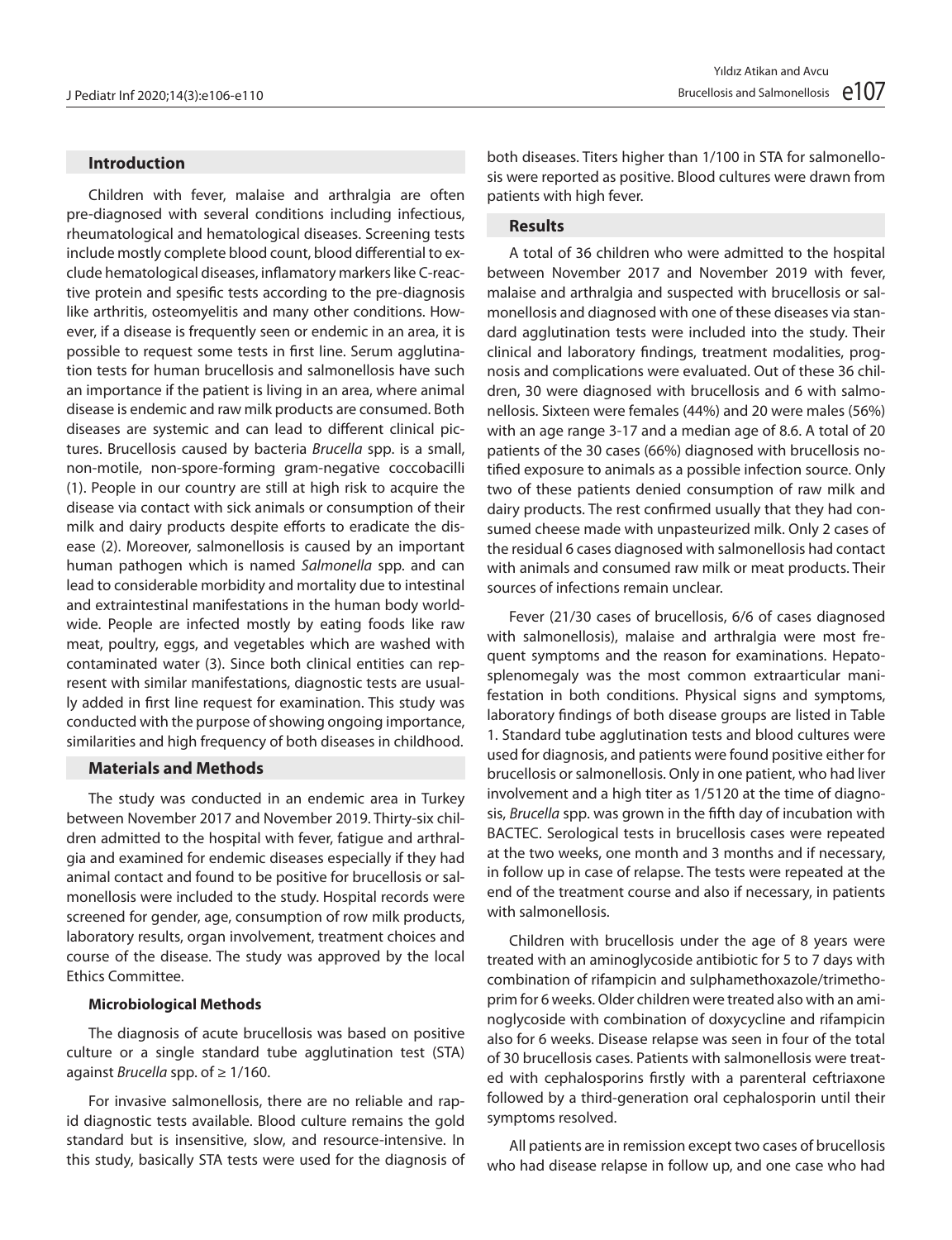|  |  |  |  | <b>Table 1.</b> Physical signs, symptoms and laboratory findings of cases |
|--|--|--|--|---------------------------------------------------------------------------|
|--|--|--|--|---------------------------------------------------------------------------|

|                                                                          | <b>Brucellosis</b><br>$(n=30)(%$                |                                            | <b>Salmonellosis</b><br>$(n=6)$ (%) |                                  |
|--------------------------------------------------------------------------|-------------------------------------------------|--------------------------------------------|-------------------------------------|----------------------------------|
| Fever                                                                    | 21(70)                                          |                                            | 6(100)                              |                                  |
| <b>Malaise</b>                                                           | 26(86)                                          |                                            | 6(100)                              |                                  |
| Arthralgia                                                               | 20(66)                                          |                                            | 4(66)                               |                                  |
| Hepatomegaly                                                             | 5(16)                                           |                                            | 2(33)                               |                                  |
| Splenomegaly                                                             | 7(23)                                           |                                            | 3(50)                               |                                  |
| Hematological abnormalities (neutropenia, pancytopenia,<br>leukocytosis) | 4(13)                                           |                                            | 1(16)                               |                                  |
| Elevated transaminases                                                   | 6(20)                                           |                                            | 1(16)                               |                                  |
| STA titer at the time of diagnosis                                       | >1/5120<br>1/2560<br>1/1280<br>1/640<br>< 1/320 | 7(24)<br>5(16)<br>10(34)<br>3(10)<br>5(16) | 1/6400<br>1/800<br>1/400<br>1/200   | 2(33)<br>1(17)<br>2(33)<br>1(17) |
|                                                                          |                                                 |                                            |                                     |                                  |

hemophagocytosis, prolonged disease and needed additional chemotherapy.

Otherwise, patients were responded to the standard therapy with a mean of 7.6  $\pm$  5.9 days and their symptoms resolved.

## **Discussion**

Brucellosis is still an important public health problem, especially in the rural areas of Turkey (2). Data on the seroprevalence of brucellosis in children are very limited. They may constitute 20 to 30% of all cases in the world (1). Gul et al. reported in 2014 the seroprevalence of brucellosis cases among children in the Central Anatolia Region of Turkey as 64, 26, 10, 1, 4, and 2 in 2007, 2008, 2009, 2010, 2011, and 2012 respectively with ages younger than 18 years (4). They explain the sharp decrease in cases since 2009 as the result of new eradication programme. Celebi et al. have reported 62 pediatric cases diagnosed with brucellosis during an 8-year period in an endemic area in the same region where this study was conducted (5). In our study, we found the number of new cases in children as 30 in a two-year period. Despite effective precautions and eradication program, the number of new cases still remains to be high, which can be explained with high rate of husbandry practices and animal contact in the region. Other than direct contact with infected animals, the disease is also foodborne.

On the other hand, salmonellosis is highly seen worldwide and also endemic in our region. The European Centre for Disease Prevention and Control (ECDC) has reported that *Salmonella* is the second most common cause of foodborne outbreaks in the European Union (6). Most human salmonellosis cases are associated with consumption of contaminated eggs,

milk and dairy products. Diagnosis is made usually via stool cultures if diarrhea is present. In our study, we examined only cases with symptoms of systemic infection like fever, malaise and arthralgia.

These symptoms are usually the rationale behind the examination of both diseases. Tuon et al. have reported fever, arthralgia and malaise as the most common symptoms in children with brucellosis in their large study group with percentages of 82%, 65%, 24% respectively (7). In our study 70% of the children had fever, 86% had malaise and 66% had arthralgia. In the salmonellosis group, children had similar symptoms but the number of cases were low to make a conclusion. The study would be more powerful if it was designed prospectively to show both the seropositivity and negativity of these diseases in children admitted to the hospital with fever, malaise and arthralgia.

Standard tube agglutination tests are indirect methods for diagnosis. However, they have an accuracy of 95% in brucellosis (7). In spite of that, there is no rapid and reliable test available for the diagnosis of invasive salmonellosis and related enteric fever. Commercially available serologic tests for typhoidal *Salmonella* have limited sensitivity and specificity. In high burden, resource-limited settings, reliance on clinical diagnosis or inaccurate tests often result in frequent, unnecessary treatment, which contributes selective pressure for the emergence of antimicrobial resistance. Most common diagnostic procedures are blood cultures and Gruber widal tests (8).

A single agglutination test has limited sensitivity and specificity, especially in endemic settings (9,10). Monitoring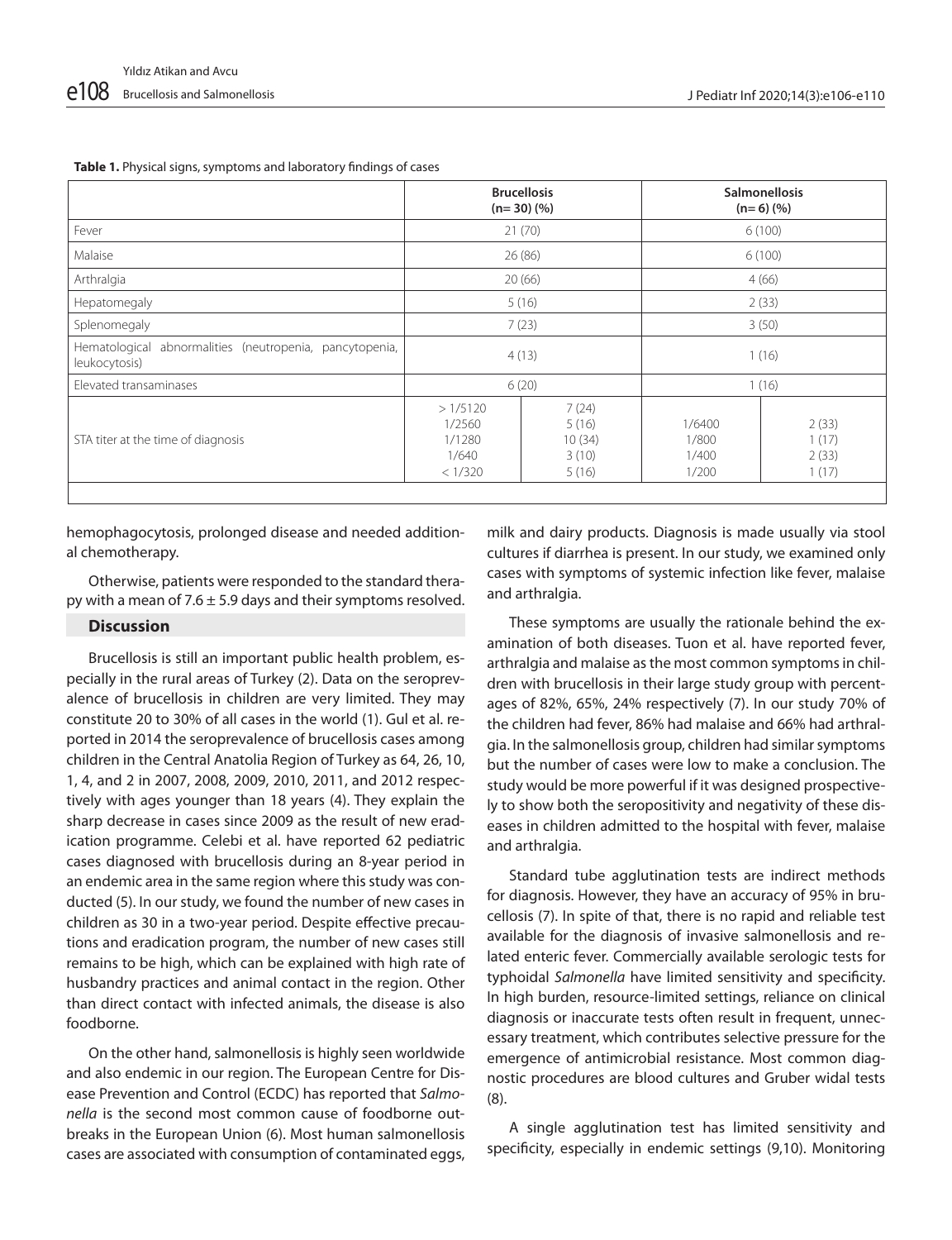of acute and convalescent titers improves test accuracy but has limited utility in guiding clinical practice (11,12). In this study, patients had decreasing values of titers concordant with their clinical course. A definite diagnosis for brucellosis requires the isolation of the microorganism from blood, bone marrow or other tissues. However, cultural examinations are time-consuming and not sensitive (13). Similarly, the sensitivity of blood culture in salmonellosis has been variably reported at 40-80%, with higher sensitivity in the first week of illness (14,15). In our case series, we had both seropositivity and a positive culture result only in one patient. Other patients were diagnosed and monitored with serological titers. The study would be more powerful if the diagnosis was to be based on blood cultures which would be more reliable.

Since *Brucella* spp. are facultative intracellular microorganisms, treatment modalities include drugs like tetracyclines, aminoglycosides (amikacin, gentamycin, and streptomycin), quinolones (ciprofloxacin), rifampin, ceftriaxone, and sulphamethoxazole/trimethoprim (16,17). Combined therapy is superior to monotherapy. At least two drugs should be used for treatment (A1). In children younger than 8 years of age, sulphamethoxazole/trimethoprim (10 mg/kg/day), plus rifampin (20 mg/kg/day) combined with an aminoglycoside for 5 to 7 days is usually treatment of choice in endemic areas where relapses are common. Children older than 8 years of age are treated mostly with an combination of doxycycline rather than sulphamethoxazole/trimethoprim. Total duration of the treatment is 6 weeks (18). In our study group, patients usually had good compliance to the treatment.

The other clinical entity caused by *Salmonella* spp. is usually treated with a third-generation cephalosporin for 10 to 14 days (19). Our patients were treated mostly for 10 days, but only one patient needed a prolonged course of treatment since her arthralgia persisted.

Another patient with prolonged course of disease was presented with high grade fever, malaise, jaundice, hepatosplenomegaly, pleural effusion and ascites in physical examination, pancytopenia, elevated transaminases, hyperbilirubinemia in laboratory examinations and diagnosed with hemophagocytosis lymphohistiocytosis (HLH) via bone marrow biopsy. He needed intensive care support and additional corticosteroid and IV immunoglobulin treatment to defeat the complications of the disease. HLH has been rarely reported in children with brucellosis but is actually not an unexpected clinical syndrome, and there are cases reported especially in regions were the disease is endemic (20,21). Demir et al. have reported in a case series that hemophagocytosis was observed in 15 of 48 patients (31%) in the 15-70 age range (22).

Our patients treated with an appropriate regimen are in total remission, except the two cases of brucellosis. The rationale behind the relapses seems to be either incompliance or continuing exposure from different sources. Because in all cases, diagnostic procedures for suspected brucellosis infection in animals with direct contact with the patients are implemented.

In conclusion, despite effective eradication programs for both diseases, they still remain important health problems and cause disease burden. More effort should be made to eradicate brucellosis and to reduce the frequency of new cases of salmonellosis.

**Ethics Committe Approval:** The ethical approval for this study was obtained from Balikesir University Ethical Committee (Decision number: 198, Date: 05.10.2018)

**Informed Consent:** Patient consent was obtained.

**Peer-review:** Externally peer-reviewed.

**Author Contributions:** Concept - BYA, GA; Design - BYA; Supervision - BYA; Resource - BYA; Data Collection and/or Processing - BYA; Analysis and/or Interpretation - BYA; Literature Search - BYA; Writing - BYA; Critical Review - GA.

**Conflict of Interest:** No conflict of interest was declared by the authors.

**Financial Disclosure:** The authors declared that this study has received no financial support.

#### **References**

l

- *1. Uluğ M, Yaman Y, Yapici F, Can-Uluğ N. Clinical and laboratory features, complications and treatment outcome of brucellosis in childhood and review of the literature. Turk J Pediatr 2011;53:413-24. [CrossRef]*
- *2. Yumuk Z, O'Collaghan D. Brucellosis in Turkey-an overview. Int J Infect Dis 2012;16:228-35. [\[CrossRef\]](https://doi.org/10.1016/j.ijid.2011.12.011)*
- *3. Sudharan S, Kanne P, Vemu L, Bhaskara A. Extraintestinal infections caused by nontyphoidal Salmonella from a tertiary care center in India. J Lab Physici 2018;10:401-5. [\[CrossRef\]](https://doi.org/10.4103/jlp.jlp_79_18)*
- *4. Gül S, Satilmiş OK, Ozturk B, Gökçe MI, Kuscu F. Seroprevalence of brucellosis among children in the Middle Anatolia Region of Turkey. J Health Popul Nutr 2014;32:577-9. [CrossRef]*
- *5. Celebi S, Hacımustafaoğlu M, Demirtaş F, Salı E, Gül Ü, Özel M. Brucellosis in childhood. J Pediatr Inf 2011;5:59-62. [\[CrossRef\]](https://doi.org/10.5152/ced.2011.23)*
- *6. Annual Epidemiological Report on Communicable Diseases in Europe. Available from: https://ecdc.europa.eu/en/publications-data/salmonellosis-annual-epidemiological-report-2015 Last accessed: 9 Ekim, 2018. [CrossRef]*
- *7. Tuon FF, Cerchiari N, Cequinel JC,Droppa EEH, Moreira SDR, Costa TP, et al. Guidelines for the management of human brucellosisin the State of Paraná, Brazil. Rev Soc Bras Med Trop 2017;50:458-64. [\[CrossRef\]](https://doi.org/10.1590/0037-8682-0319-2016)*
- *8. Andrews JR, Ryan ET. Diagnostics for invasive salmonella infections: current challenges and future directions. Vaccine 2015;33:C8-C15. [\[CrossRef\]](https://doi.org/10.1016/j.vaccine.2015.02.030)*